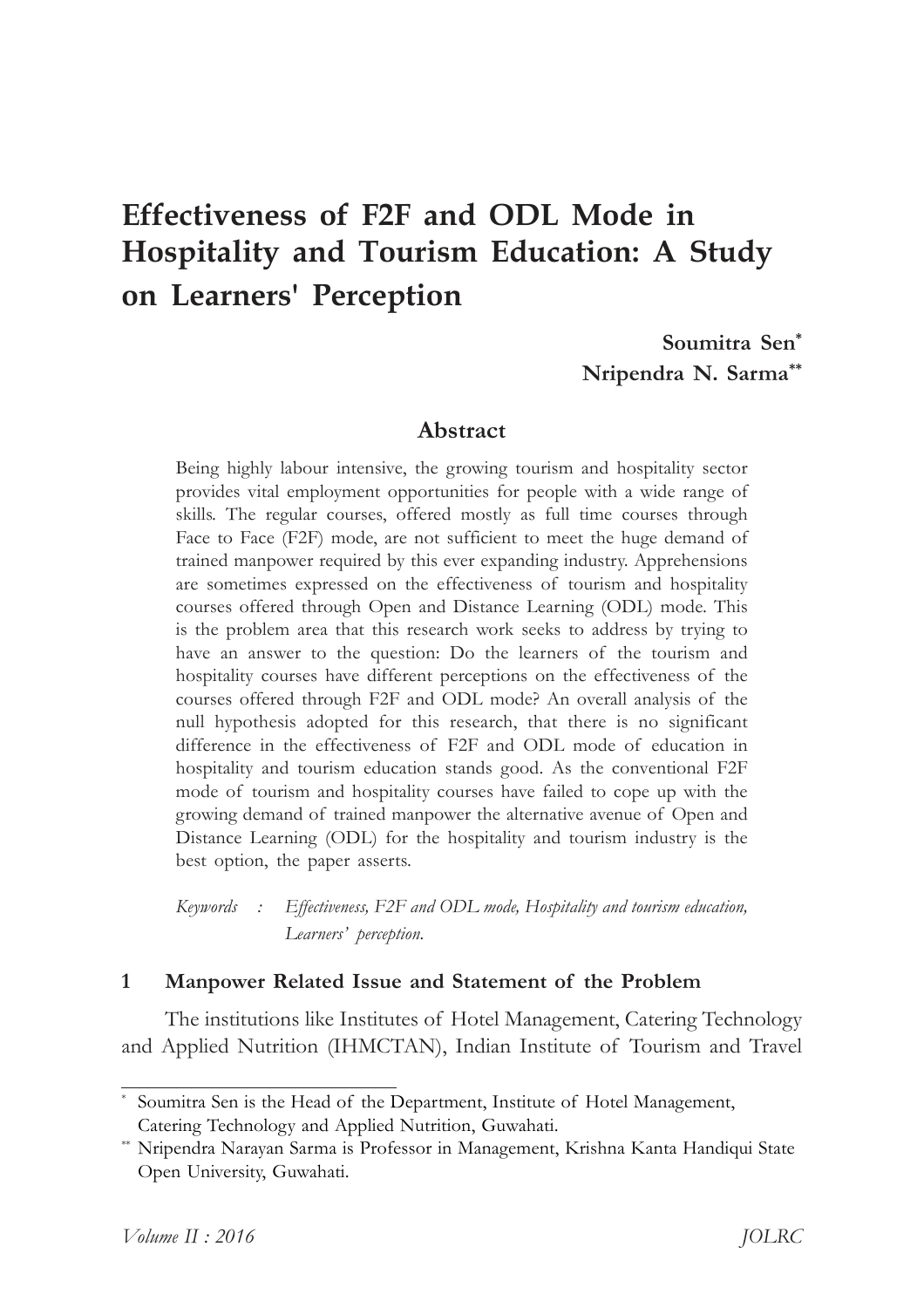Management (IITTM), Food Craft Institutes (FCI), Universities etc. offer various courses in the areas of hospitality and tourism. These include Post Graduate level courses, Bachelor courses, Diploma courses, Certificate courses, employment oriented *Hunar Se* Rojkar courses etc. The regular courses, offered mostly as full time courses through Face to Face  $(F2F)$  mode, are not sufficient to meet the huge demand of trained manpower required by this ever expanding industry (Baishya, 2013). There are many aspirants of jobs who are not professionally qualified. The ODL mode provides barrier free learning. In order to meet the industry demands and also to cater to the requirements of barrier free learning of job aspirants, a need was felt to train up human resources through ODL mode (Sharma, 2015). Apprehensions are sometimes expressed on the effectiveness of tourism and hospitality courses offered through ODL mode. The apprehension is mostly whether skill oriented practical training can be really imparted through ODL mode in the tourism and hospitality industry. Sustaining students' interest and motivation level is another issue. Because of this, the effectiveness of imparting tourism and hospitality education through F2F mode and ODL mode may be different (Bajwal, 2011). However, the industry needs to provide good quality service. This is the problem area that this research work seeks to address and desires to make some contribution towards its solution.

#### **2** Review of Literature

A number of studies have been conducted related to the needs of trained and technically qualified manpower for tourism and hospitality sector. The importance of both the F2F and ODL mode of educational interventions with their inherent strengths and weaknesses towards augmenting the trained human resource base has also been highlighted in some of these studies (Lam & Xiao, 2010; Femi & Olatunde, 2010; Bhatnagar, 2011).

Some of the previous studies showed the difference in socio-economic status of F2F learners and ODL learners and their relationship with academic performances (Rao, 2010; Udegbe, 2012). Some attempts were made in the earlier studies to ascertain the role of demographic variables like age, gender, marital status etc. of the participants on the selection of mode and their relationship with the effectiveness of their learning (Saxena, 2000, Gogoi  $\&$ Hazarika, 2009; Halder, 2012). Some studies have indicated the role of attitude, behavioural and problem solving skills in tourism and hospitality education (Shaw & Williams, 1994; Raybould & Wilkins, 2005; Harkinson & Kim, 2011).

No investigator has studied socio economic status, study habits, attitude of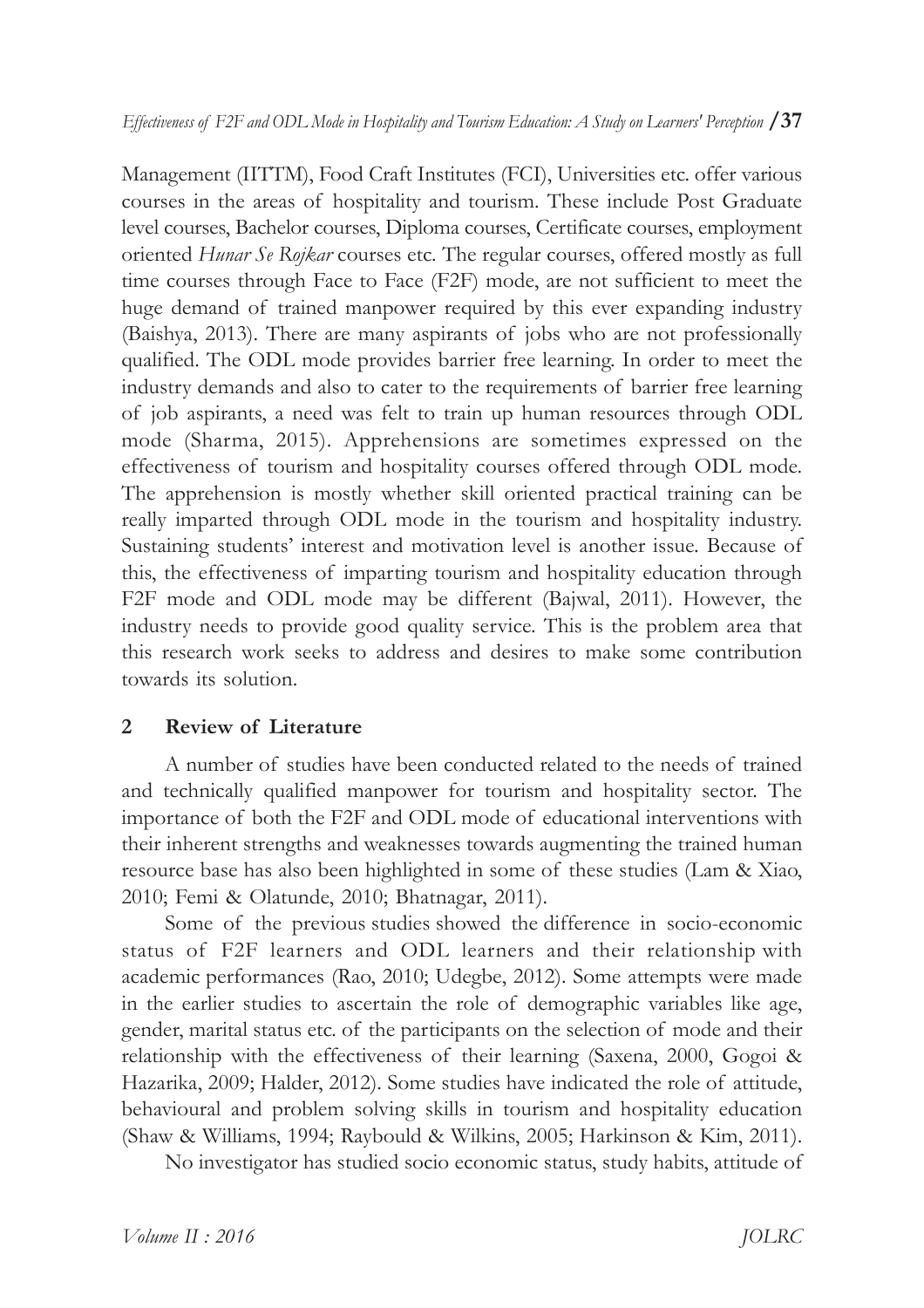the learners towards various aspects of learning, challenges faced by the administrators, effectiveness as perceived by the potential employers towards both F2F and ODL mode together for tourism and hospitality courses. The perception needs to be understood for delivery of student support services (Rao 2014). The present study is therefore an attempt toward filling up this research gap and making a contribution towards the solution of the problem.

#### **3** The Research Question, Objectives, Hypothesis and Methodology

*Research question*: Do the learners of the tourism and hospitality courses have different perceptions on the effectiveness of the courses offered through F<sub>2F</sub> and ODL mode?

*Research Objective*: To conduct a comparative study on the perceived effectiveness of the courses amongst the learners of tourism and hospitality courses offered through F2F and ODL mode.

*Null Hypothesis* [H<sub>0</sub>]: "There is no significant difference in the learners' perception on the effectiveness of Face to Face (F2F) and Open and Distance Learning (ODL) mode in hospitality and tourism education".

*Alternative Hypothesis* [H<sub>*1*</sub>]: "There is significant difference in the learners' perception on the effectiveness of Face to Face (F2F) and Open and Distance Learning (ODL) mode in hospitality and tourism education".

*Research Methodology*: The study considered passed out participants of tourism and hospitality courses either through F2F or ODL mode and who are employed in Assam only. Efforts were made to elicit information on the perception of the learners about the effectiveness of the courses. This was done with the help of a Questionnaire. Interaction with the placement coordinators in the institutions guided the researchers in selecting the organizations. With that initial lead, snowball sampling was adopted. Ultimately forty five organizations were visited in 2015 for collection of data on learners' perception. Responses could be generated from one hundred and sixty (160) numbers of learners (100 F2F mode and 60 ODL mode) who completed hospitality & tourism related courses.

While selecting the organizations, it was seen that various categories of hotels, restaurants, outdoor caterers, tour operators and travel agents were represented. To that extent the researcher was guided by the principles of judgmental sampling. Probabilistic sampling procedure was not employed in this study owing to the absence of any proper sampling frame for the populations from which such data were being gathered. There remains some apprehensions regarding the employment of such tools as non-probabilistic sampling procedure was used. However, considerable efforts were made in selection of the institutions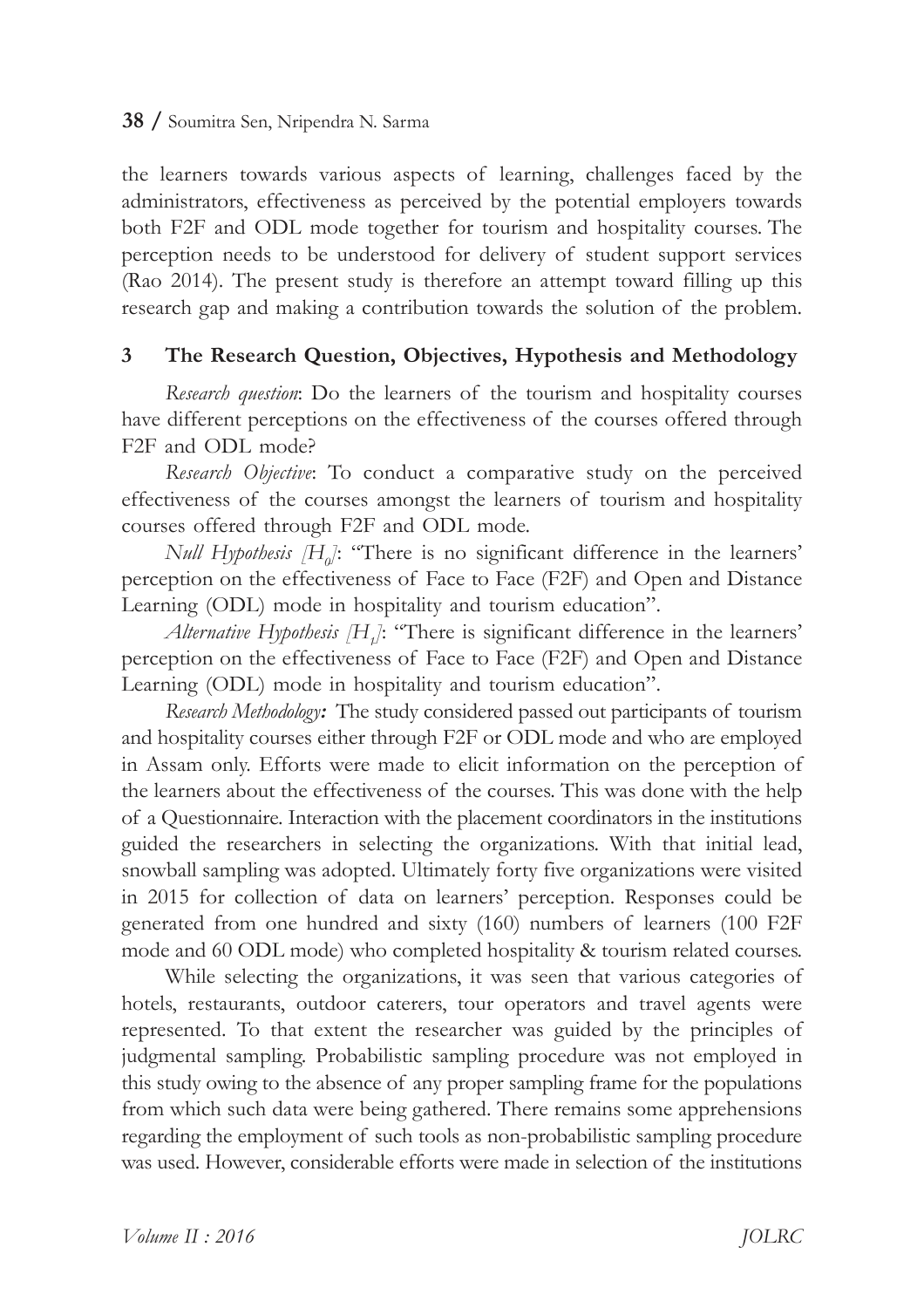and this measure is likely to take care of the deficiencies as may be observed in non-adoption of probabilistic sampling.

The dependent variable in this study was effectiveness of hospitality and tourism study through F2F and ODL mode. Parameters taken to find the effectiveness were course content, study materials, practical training, teaching and training experiences and industry specific content. The independent variables in this study were age, gender, marital status and the level of the course undertaken. Cross tabulations were used to establish relationships between different variables. Independent  $t$  – test and One-way ANOVA tests were used to establish the significance of the relationships between the variables. The confidence level was set at  $0.05$  (95%) as recommended for most descriptive researches.

# **4 Findings**

Inferential statistical analysis has been conducted to test the validity of the null hypothesis with the help of Statistical Package for the Social Sciences (SPSS - 16) module in respect of course content, study materials, practical training, industry specificity etc. The findings are presented below.

# *4.1 One-way†ANOVA†Test†for†Age†Group† and†Effectiveness† of †Course†Contents*

One-way ANOVA was conducted through SPSS Module -16 to ascertain whether there were significant differences among the means of the respondent learners' rating of the effectiveness of the contents of F2F and ODL courses in tourism and hospitality based on their age groups at  $\mu$ = 0.05. For this purpose, the latter was taken as the independent variable, while respondents' rating of the contents of the F2F and ODL courses were taken as the test dependent variable.

|                | Sum of Squares |    | df   Mean Square |       | Sig.  |
|----------------|----------------|----|------------------|-------|-------|
| Between Groups | 1.120          |    | .560             | 2.284 | 0.107 |
| Within Groups  | 23.790         | 97 | .245             |       |       |
| Total          | 24.910         | 99 |                  |       |       |

**Table 1** ANOVA- Age group and Effectiveness of Course Contents (F2F) mode)

It is noticed the null hypothesis among the above means in case of F2F courses based on their age groups cannot be rejected at  $\mu$ = 0.05 (*p*-value= 0.107 more than  $\mu$ = 0.05). This implies that there are no significant differences among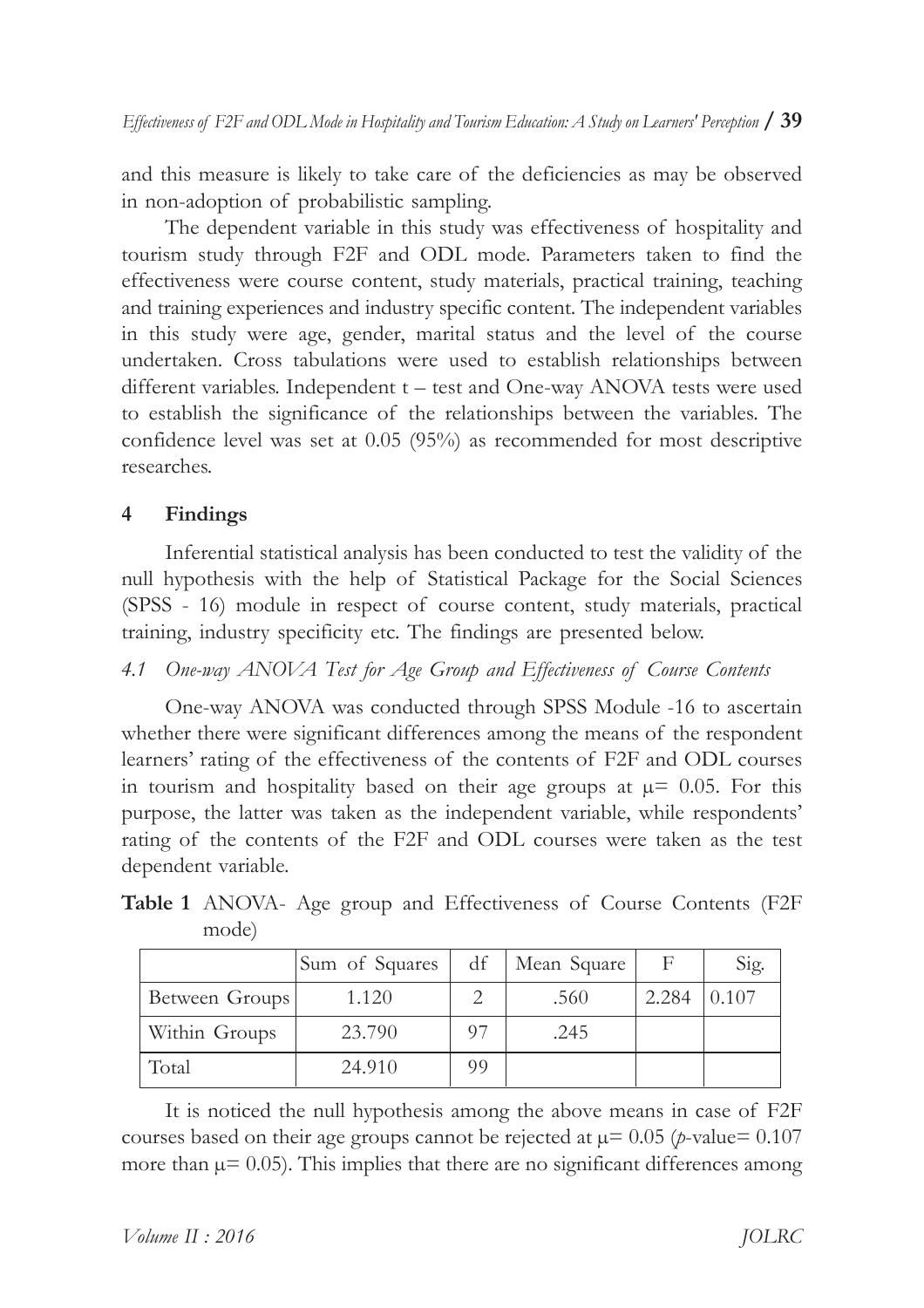the above means based on their age groups. As such, age may not be an important parameter with respect to learners' rating of the effectiveness of contents of F2F courses. Similarly, one way ANOVA results also indicated that there were no significant differences among the means of effectiveness of course contents of ODL mode based on their age groups ( $p$ -value= $0.202$  more than  $\mu$ = 0.05). Therefore, age may not be a significant element in case of learners' rating of the contents of the ODL courses. These analyses verify that students' rating of the effectiveness of course contents of both F2F and ODL courses in tourism and hospitality bears a similarity of being independent of their ages. This partly verifies the overall hypothesis that there is no significant difference between F2F and ODL mode of education.

Likewise, One-way ANOVA was carried out to determine whether there were significant differences in the means of the learners' rating of the study materials, practical training, teaching and training experiences and industry specific contents of the courses offered through F2F and ODL modes in Tourism and Hospitality based on their age groups at  $\mu$ = 0.05. The results of these analyses are discussed in the following sections.

#### *4.2. One-way†ANOVA†Test†for†Age†Group†and†Effectiveness† of †Study†Materials*

Regarding the effectiveness of Study Materials; the findings for F2F mode based on their age groups cannot be rejected at  $\mu$ = 0.05 (*p*-value= 0.331 more than  $\mu$  = 0.05).

Whereas for ODL mode the results indicated  $p$ -value= 0.367 more than  $\mu$ = 0.05. Hence, null hypothesis cannot be rejected.

Therefore, it implies that there are no significant differences among the above means based on age groups of scholars in both cases of F2F and ODL modes with reference to the effectiveness of Study Materials.

#### *4.3 One-way†ANOVA†Test†for†Age†Group†and†Effectiveness† of †Practical†Training*

Again, respondents' rating with regard to Practical Training revealed that for F2F mode its *p*-value= $0.616$  more than  $\mu$ = $0.05$ . Hence, there are no significant differences among the above means based on their age groups.

However, in case of ODL mode for this parameter of Practical Training the *p*-value= 0.024 is less than  $\mu$ = 0.05. Therefore, it implies that null hypothesis is rejected in this case.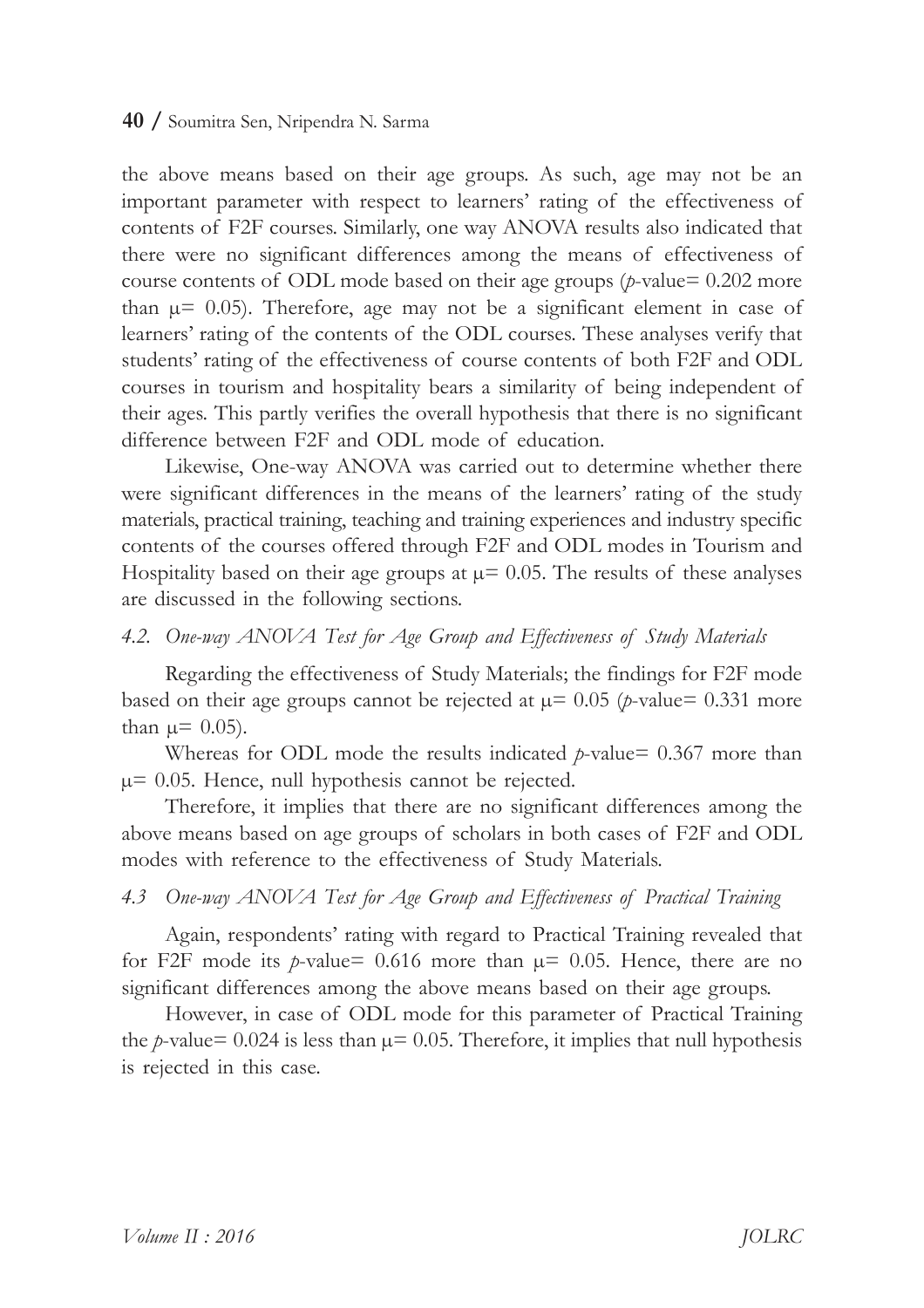**Table 2** Mean of Effectiveness of Practical Training for Distance Mode (ODL) across the Age of respondent scholars

| Age                    | Mean   |
|------------------------|--------|
| Below 20 years         | 1.(0() |
| Between 20 to 35 years | 1 71   |
| Between 36 to 50 years | 2.38   |

Descriptive statistics in Table 2 indicated that the mean of effectiveness of Practical Training in case of Distance Mode (ODL) is highest for scholars in the age group between 36 to 50 years. However, the same mean is lowest for scholars below 20 years. Therefore, effectiveness of practical training in ODL mode is perceived to be highly important among scholars in the age group between 36 to 50 years. Similar perception regarding practical training in ODL mode is perceived to be less significant among scholars below 20 years.

# 4.4. One-way *ANOVA* Test for Age Group and Effectiveness of Teaching and Training *Experience*

Likewise, as per the factor Teaching and Training Experience for F2F mode is concerned the *p*-value=  $0.257$  i.e. more than  $\mu$ = 0.05. Hence, the null hypothesis is not rejected.

For ODL mode as far as Teaching and Training Experience factor is concerned the *p*-value=  $0.717$  hence, it is more than  $\mu$ = 0.05. Therefore, the null hypothesis is not rejected here also.

# 4.5. One-way ANOVA<sup>†</sup> Test for Age Group and Effectiveness of Industry Specific Content

For the dependent variable "Presence of Industry Specific Content in the Course" for F2F mode  $p$ -value= 0.898 which is greater than  $\mu$ = 0.05. Thus, the null hypothesis is redundant here also.

Similarly for ODL mode in case of the dependent variable "Presence of Industry Specific Content in the Course<sup> $\cdot$ </sup> the  $p$ -value= 0.867 which is also more than  $\mu$ = 0.05. As a result, the null hypothesis is not rejected here too.

# 4.6. Independent t-test on the basis of Gender and *Effectiveness* of *Course Content*

Independent sample t-test was carried out by using SPSS Module - 16 to find out whether there is significant difference between the means of the learners' rating of the effectiveness of course contents of F2F and ODL courses in tourism and hospitality based on their gender at  $\mu$ = 0.05. So, the gender is taken as the grouping (independent) variable, while respondents' rating of the effectiveness of course contents of the F2F and ODL courses are taken as the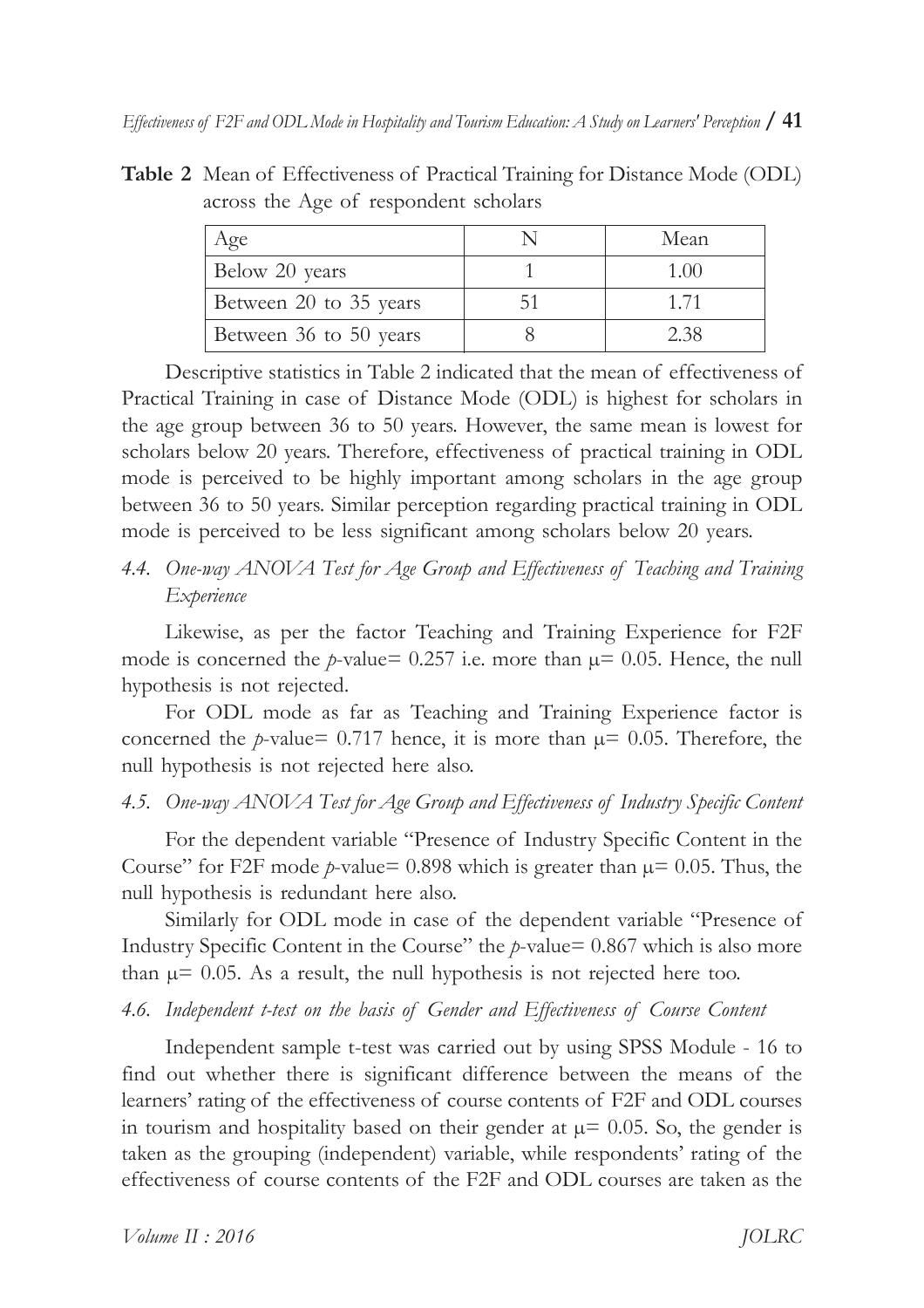test (dependent) variable.

The results of the above analysis indicates that there is equality in the above means in case of F2F mode based on their gender and hence cannot be rejected at  $\mu$ = 0.05 (*p*-value= 0.635 more than  $\mu$ = 0.05). This implies that there are no significant differences among the above means based on their gender. As such, gender may not be an important consideration with respect to learners' rating of the contents of hospitality and tourism courses in F2F mode. Similarly, results of independent sample t-test indicated that there are no significant differences among the above means of learners' rating of the effectiveness of course contents in ODL mode in tourism and hospitality based on their gender at  $\mu$ = 0.05 which is less than *p*-value= 0.220.

Likewise, a series of independent sample t-tests were carried out to determine whether there were significant differences in the means of the learners' rating of the study materials, practical training, teaching and training experiences and industry specific contents of F2F and ODL courses in tourism and hospitality based on their gender at  $\mu$ = 0.05.

Also, a series of independent sample t-tests were carried out with the same motive with respect to marital status, and the level of tourism and hospitability courses Diploma and Masters Levell pursued by the respondents. The results of these analyses are discussed in the following sections.

#### 4.7. Independent t-test on the basis of Gender and Study Material

On the subject of effectiveness of Study Materials of hospitality and tourism courses the findings for F2F mode based on the gender of the learners, the null hypothesis cannot be discarded at  $\mu$ = 0.05 (*p*-value= 0.449 more than  $\mu$ = 0.05).

Similarly, for the ODL mode in case of effectiveness of Study Materials of hospitality and tourism courses the findings based on the gender of the learners, the null hypothesis cannot be discarded at  $\mu$ = 0.05 as *p*-value= 0.055 which is more than  $\mu$  = 0.05.

#### 4.8. Independent *t-test on the basis of Gender and Practical Training*

Independent sample t-test indicated that there are no significant differences among the means of learners' rating of the effectiveness of practical training of F2F courses in tourism and hospitality based on their gender at  $\mu$  = 0.05 which is less than *p*-value= 0.322. As such, gender may not be an important consideration with respect to learners' rating of the practical training of the F<sub>2F</sub> courses.

On the other hand, the same cannot be said about the ODL mode as far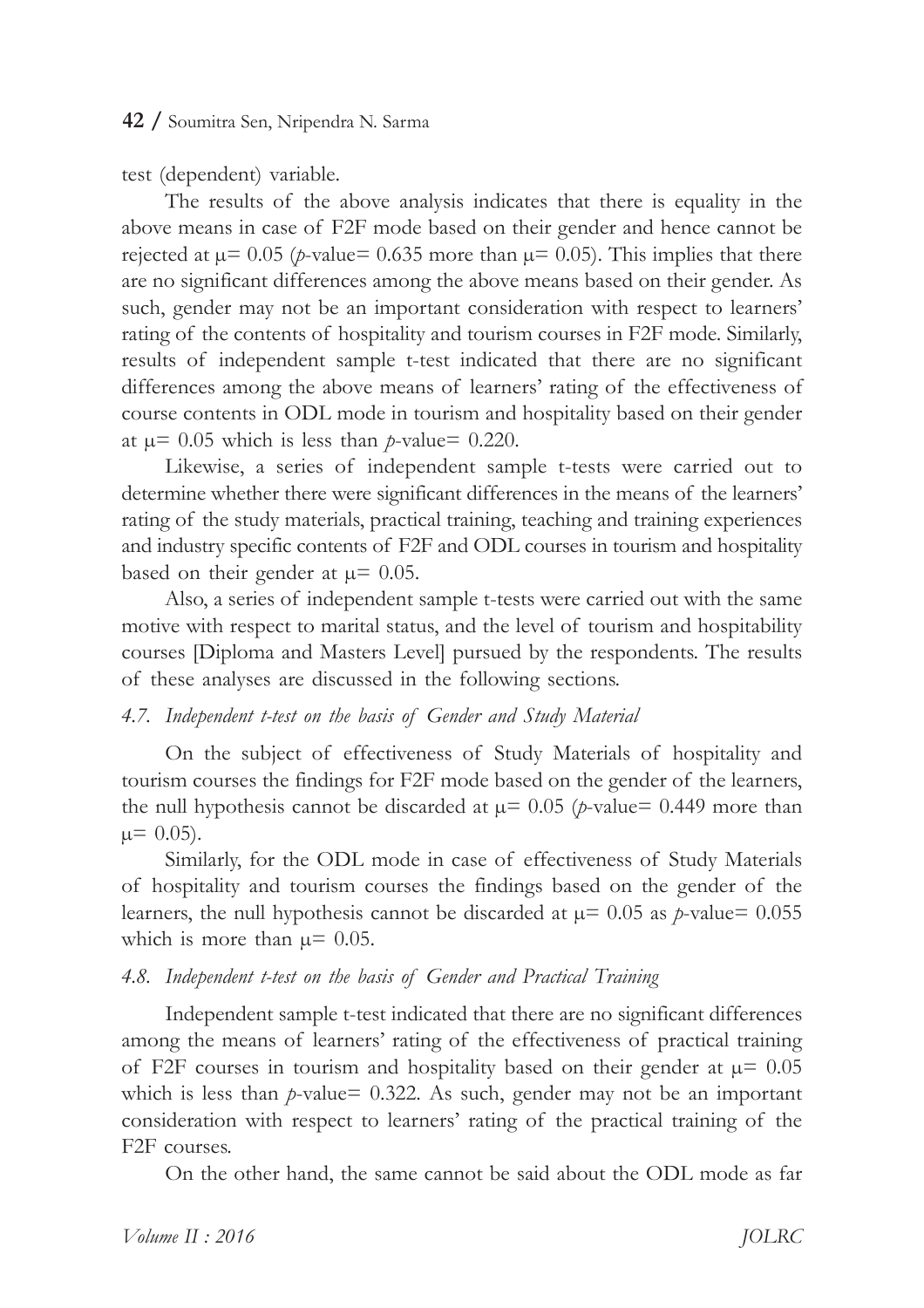as gender and effectiveness of practical training was concerned. This is because *p*-value= 0.012 in case of Independent sample t-test is less than  $\mu$  = 0.05.

Descriptive statistics in Table 3 indicates that the mean of effectiveness of practical training in case of Distance Mode (ODL) is higher for female learners in comparison to male learners. Therefore, effectiveness of practical training in ODL mode is perceived to be more important among female learners compared to male learners.

**Table 3** Mean of Effectiveness of Practical Training for Distance Mode (ODL) across Gender of the Respondents

| Gender |    | Mean |
|--------|----|------|
| Male   | 39 | 1.62 |
| Female | ŽΤ | 2.10 |

4.9. Independent t-test on the basis of Gender and Teaching and Training Experience

Likewise, the findings for F2F mode with respect to the factor teaching and training based on their gender indicate the null hypothesis cannot be discarded at  $\mu$  = 0.05 (*p*-value= 0.535 more than  $\mu$  = 0.05).

Again for the ODL mode for the issue of teaching and training, the findings based on the gender of the learners indicate the null hypothesis cannot be discarded at  $\mu$ = 0.05 as *p*-value= 0.531 which is more than  $\mu$ = 0.05.

4.10 Independent t-test on the basis of Gender and Industry Specific Content

As regards to Industry Specific Content based on their gender the independent t-test confirm the *p*-value= 0.132 which is more than  $\mu$ = 0.05 and hence null hypothesis cannot be rejected for F2F mode.

Regarding the ODL mode for Industry Specific Content based on their gender the independent t-test substantiate the *p*-value= $0.926$  which is more than  $\mu$ = 0.05 and hence null hypothesis cannot be discarded.

4.11 Independent *t-test* on the basis of "Marital Status" of the Respondents

The "Test Variables" taken are on effectiveness of the following factors about the hospitality and tourism courses delivered either through F2F or ODL modes:

- (i) Effectiveness of the Course Contents
- (ii) Effectiveness of the Study Materials
- (iii) Effectiveness of Practical Trainings
- (iv) Teaching†and†Training†Experiences
- (v) Industry†Specific†Contents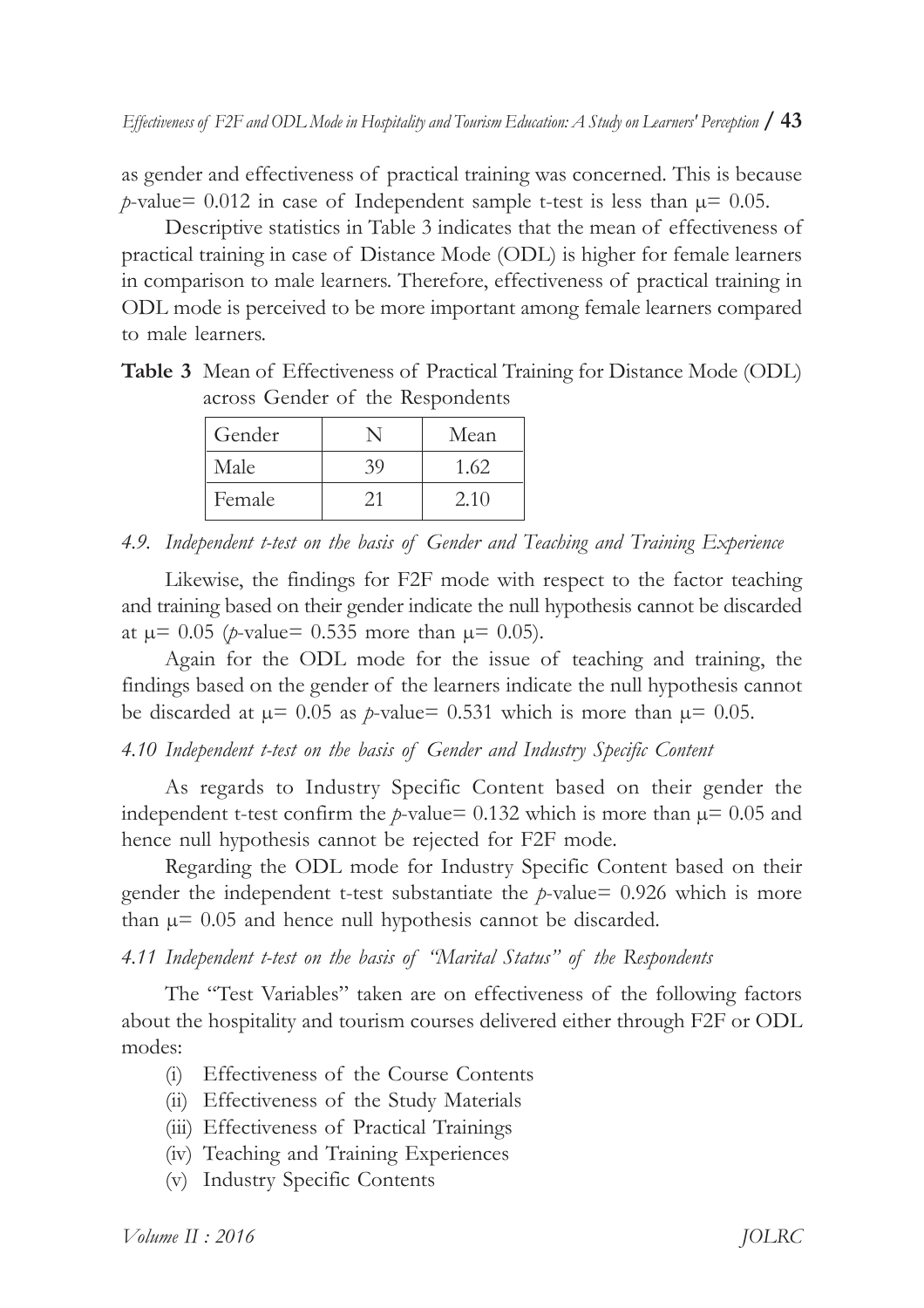The "Group Variable" is taken as "Marital Status" where 1= Married and  $2=$  Unmarried.

The findings are as follows.

# *4.12† Independent† t-test† on† the† basis† of † ìMarital† Statusî† and† Effectiveness† of † Course Content*

In case of "effectiveness of course contents" for Regular Mode [F2F] of hospitality and tourism course the null hypothesis is rejected at  $\mu$ = 0.05 (*p*value= $0.020$  being less than  $\mu$ = $0.05$ ). This implies there are differences between the above means based on their marital status.

*Course* Content for Regular Mode (F2F) : Descriptive statistics in Table 4 indicates that the mean of effectiveness of course content in case of regular mode (F2F) is higher for unmarried learners in comparison to married learners. This indicates that for unmarried scholars, effectiveness of course contents in F2F mode is more important compared to married learners.

**Table 4** Mean of Effectiveness of Course Content through F2F mode across Marital Status of the Respondents

| Marital Status |    | Mean            |
|----------------|----|-----------------|
| Married        | 13 | 1.23            |
| Unmarried      |    | . $\mathcal{L}$ |

As for the "effectiveness of the Course Contents" for Distance Mode (ODL) of hospitality and tourism course based on their marital status, the null hypothesis cannot be discarded at  $\mu$ = 0.05 as *p*-value= 0.101 which is more than  $\mu$ = 0.05.

4.13 Independent t-test on the basis of "Marital Status" and *Effectiveness of Study Materials* 

Regarding effectiveness of the Study Materials, the findings and its related interpretation are as follows:-

Here again, it is observed that null hypothesis cannot be rejected at  $\mu$ = 0.05 (*p*-value= 0.287 being more than  $\mu$  = 0.05) for the F2F mode.

In the same way, for ODL mode, it is observed that at  $\mu$ = 0.05 (*p*-value= 0.264 being more than  $\mu$ = 0.05) the null hypothesis cannot be abandoned for the factor "effectiveness of Study Materials" with respect to the Marital Status of the respondents.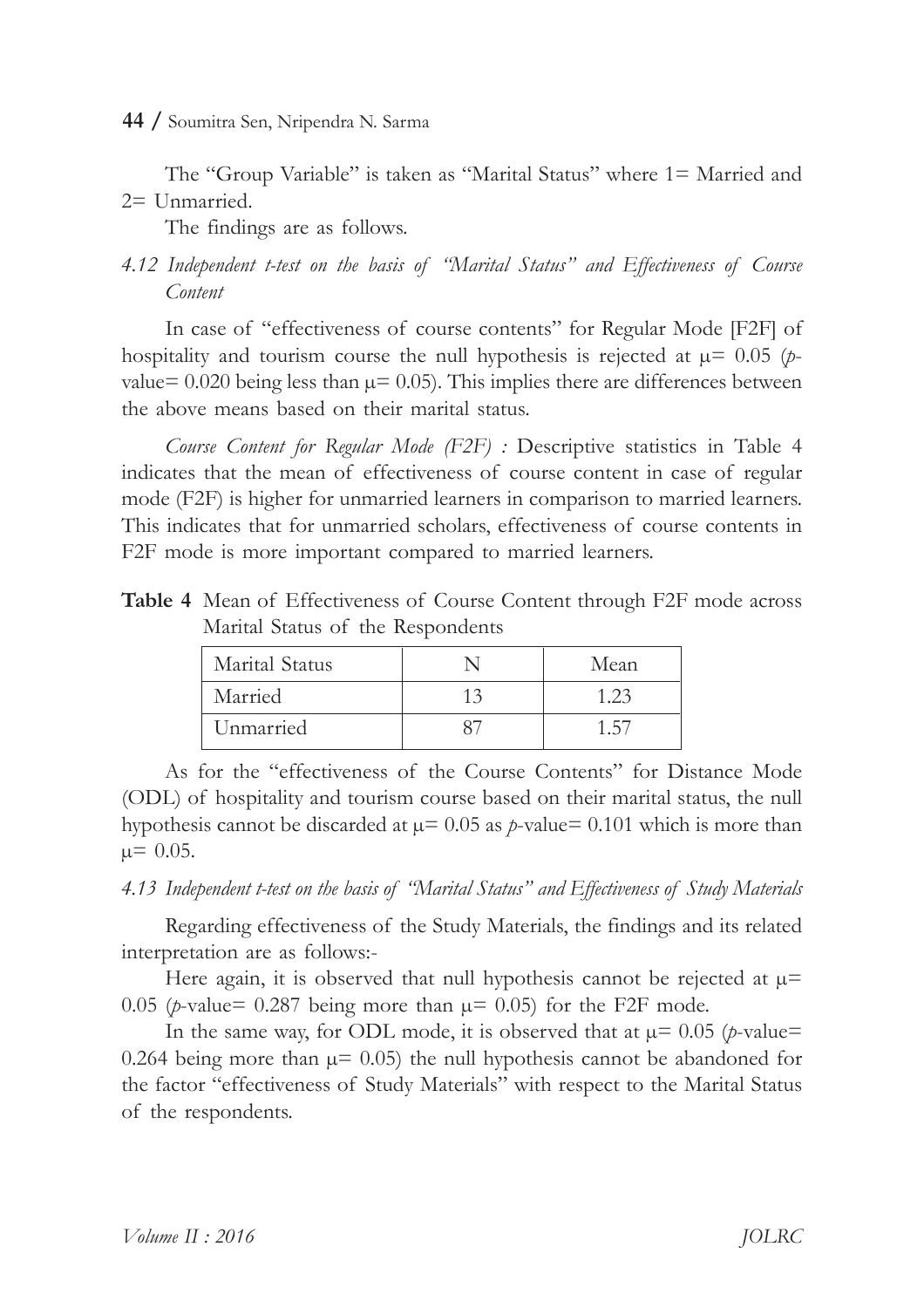*4.14 Independent† t-test† on† the† basis† of † ìMarital† Statusî† and† Effectiveness† of † Practical Training*

For the factor "effectiveness of practical training" the observations and its corresponding findings are enlisted below.

The null hypothesis with reference to "effectiveness of practical training" vis-à-vis marital status of the respondents from F2F mode stood valid as at  $\mu$ = 0.05 the *p*-value= 0.153 which is more than  $\mu$ = 0.05.

In case of ODL mode, the findings suggested that the null hypothesis was redundant at  $\mu$ = 0.05 (*p*-value= 0.021 less than  $\mu$ = 0.05). This implies there are differences among the above means based on their marital status while considering the "effectiveness of Practical Training".

Descriptive statistics in Table 5 indicated that the mean of effectiveness of practical training in case of distant mode (ODL) is higher for married learners in comparison to unmarried learners. This indicates that for married learners, effectiveness of practical training in ODL mode is more important compared to unmarried learners.

| Table 5 Mean of Effectiveness of Practical Training Distance Mode (ODL) |
|-------------------------------------------------------------------------|
| across Marital Status of the Respondents                                |

| Marital Status | Mean |
|----------------|------|
| Married        | 212  |
| Unmarried      | 1.65 |

#### 4.15 Independent t-test on the basis of *''Marital Status*" and *Effectiveness of Teaching and Training†Experience*

The survey result of the relation of test variable "Effectiveness of Teaching and Training Experience" with that of group variable "Marital Status" is depicted below for the F2F mode in hospitality and tourism course: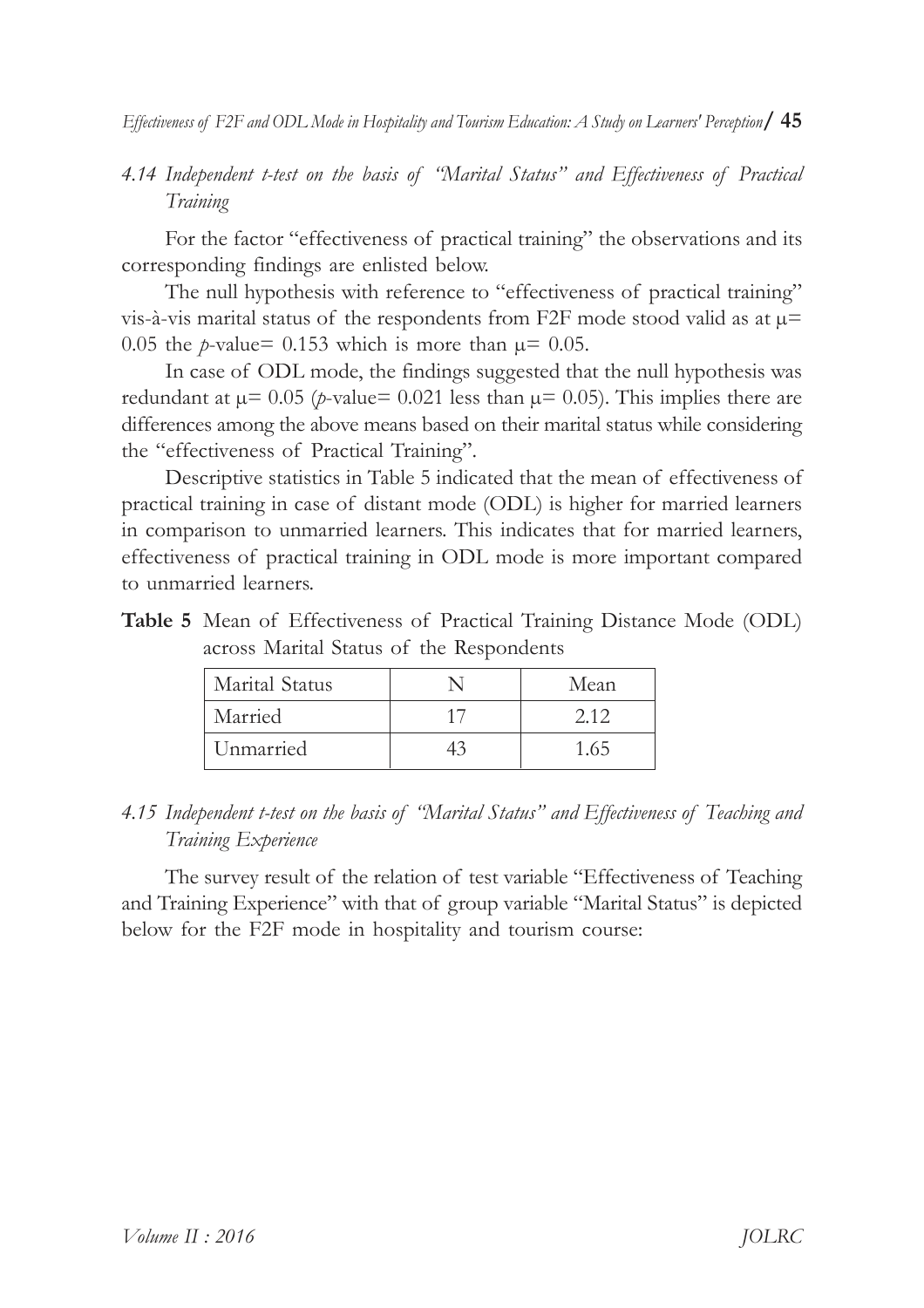|                                                            |                                   | Levene's Test<br>for Equality<br>of Variances |      |       |        |             |                 | t-test for Equality of Means                                                |         |       |
|------------------------------------------------------------|-----------------------------------|-----------------------------------------------|------|-------|--------|-------------|-----------------|-----------------------------------------------------------------------------|---------|-------|
|                                                            |                                   | F                                             | Sig. | t     | df     | Sig.<br>(2- | Mean<br>Differ- | 95% Confidence<br>Std. Error<br>Interval of the<br>Difference<br>Difference |         |       |
|                                                            |                                   |                                               |      |       |        | tailed)     | ence            |                                                                             | Lower   | Upper |
| Effectiveness<br>of Teaching<br>and Training<br>Experience | Equal<br>variances<br>assumed     | 2.689                                         | .104 | 2.031 | 98     | .045        | .332            | .164                                                                        | .008    | .657  |
|                                                            | Equal<br>variances<br>not assumed |                                               |      | 1.403 | 13.318 | .183        | .332            | .237                                                                        | $-.178$ | .843  |

| <b>Table 6</b> Independent Samples Test-Marital Status and Effectiveness of Teaching |
|--------------------------------------------------------------------------------------|
| and Training Experience for F2F Mode                                                 |

Here null hypothesis is rejected at  $\mu$  = 0.05 (*p*-value= 0.045 less than  $\mu$ = 0.05). It implies that there is a significant difference between the means of married and unmarried group.

Descriptive statistics in Table 7 indicates that the mean of effectiveness of practical training in case of regular mode (F2F) is higher for married learners in comparison to unmarried learners. This indicates that for married learners, effectiveness of teaching and training experience in F2F mode is more important compared to unmarried learners.

**Table 7** Mean of Effectiveness of Teaching and Training Experience in F2F mode across Marital Status of the Respondents

| Marital Status |    | Mean |
|----------------|----|------|
| Married        | 13 | 1/T  |
| Unmarried      |    |      |

Again, for ODL mode as far as teaching and training experience factor is concerned, the *p*-value= 0.145 hence it was more than  $\mu$ = 0.05. Therefore, the null hypothesis cannot be rejected and remains valid.

# 4.16 Independent *t-test* on the basis of "Marital Status" and Presence of Industry Specific *Content in the Course*

The t-test conducted for "Presence of Industry Specific Content in the Course" gives the following results for F2F mode and ODL mode with reference to the Marital Status of the respondents of hospitality and tourism courses.

In the case of F2F mode, the null hypothesis is not rejected as at  $\mu$ = 0.05 (*p*-value= 0.609 being more than  $\mu$ = 0.05) for the "Presence of Industry Specific Content in the Course" vis-à-vis marital status.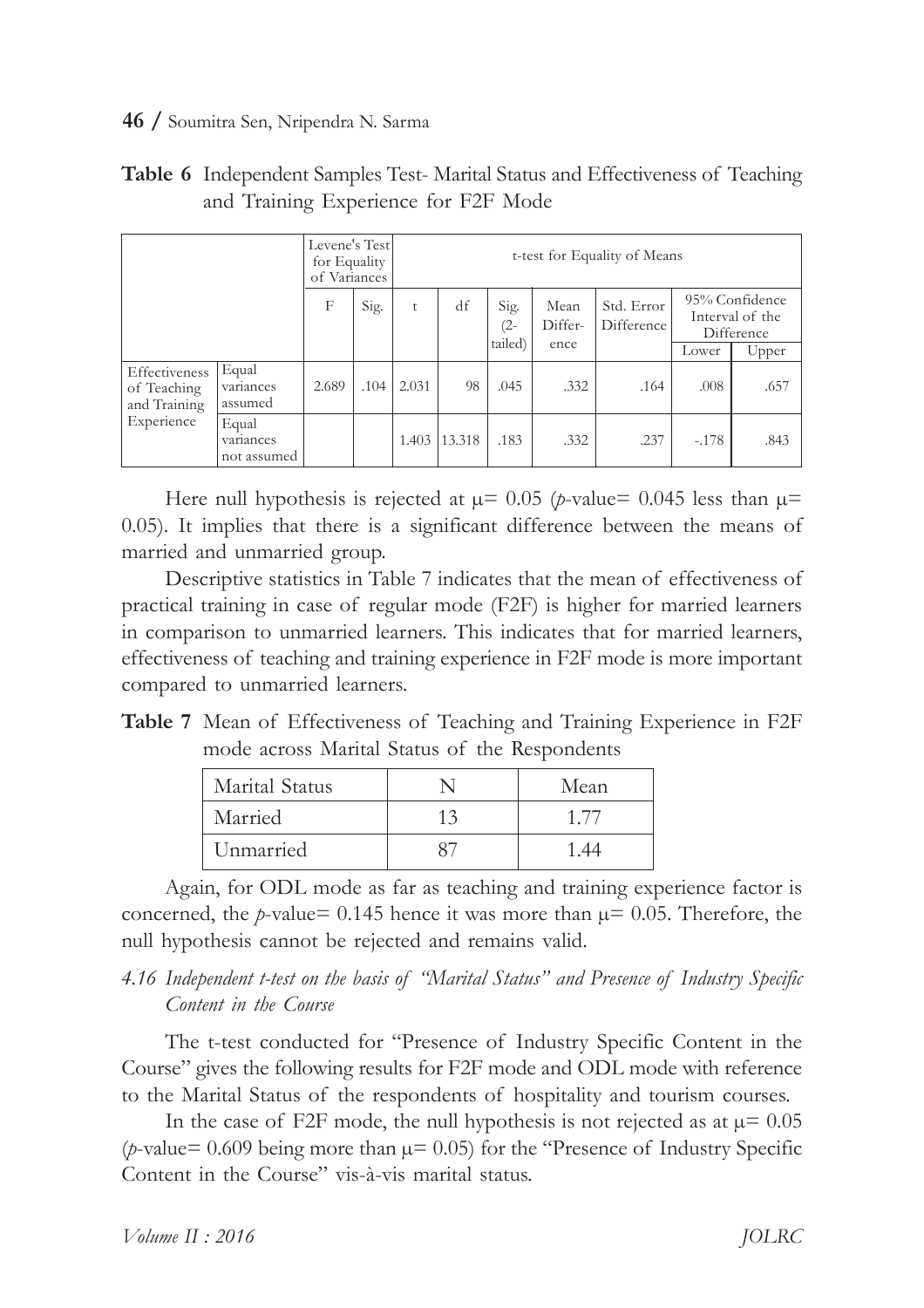*Effectiveness†of †F2F†and†ODL†Mode†in†Hospitality†and†Tourism†Education:†A†Study†on†Learners'†Perception* **/†47**

For ODL mode in case of the test variable (dependent factor) "Presence of Industry Specific Content in the Course" in relation to that of the group variable (independent factor) marital status of the respondent learners the null hypothesis cannot be discarded at  $\mu$ = 0.05 as *p*-value= 0.491 which is more than  $\mu$ = 0.05.

# *4.17† Independent† t-test† on† the† basis† of † level† of † the† Hospitality† and† Tourism† Course undertaken† by†the†Respondents*

In this section the validity of the null hypothesis has been discussed depending upon the outcome of the independent t-test results. The "test variables" for the t-test remained same as spelt out earlier. The "group variable" is the level of the hospitality and tourism course that the respondents undertook. Keeping in view that the maximum number of respondents in the ODL mode are either enrolled in Diploma or Master levels; hence these two levels are selected for running the test.

# 4.18 Independent sample t-test on the basis of level of the Hospitality and Tourism Courses *and†Effectiveness† of †Course†Contents*

Following are the findings for the "test variable" of "Effectiveness of Course Contents" under both Regular (F2F) and Distance (ODL) modes for Diploma and Master Level courses in hospitality and tourism course.

It is observed that at  $\mu$ = 0.05 (*p*-value= 0.022 being less than  $\mu$ = 0.05) the null hypothesis be rejected for the factor "effectiveness of Course Content" with respect to the Diploma Level for hospitality and tourism courses.

Descriptive statistics in Table 8 indicates that the mean of effectiveness of Course Contents is higher under distance mode (ODL) of Diploma Level courses in hospitality and tourism course. This indicates that effectiveness of Course Contents is higher under Distance Mode (ODL) than Regular (F2F) Mode of Diploma Level courses in hospitality and tourism.

|  | Table 8 Mean of Effectiveness of Course Contents under Diploma Level |  |  |  |
|--|----------------------------------------------------------------------|--|--|--|
|  | Courses in Hospitality and Tourism                                   |  |  |  |

| Diploma Level Course |    | Mean |
|----------------------|----|------|
| Regular              | 33 | 1.36 |
| Distance             | 43 | 1.63 |

However, in case of Masters Level in courses of hospitality and tourism; null hypothesis cannot be rejected at  $\mu$ = 0.05 (*p*-value= 0.585 being more than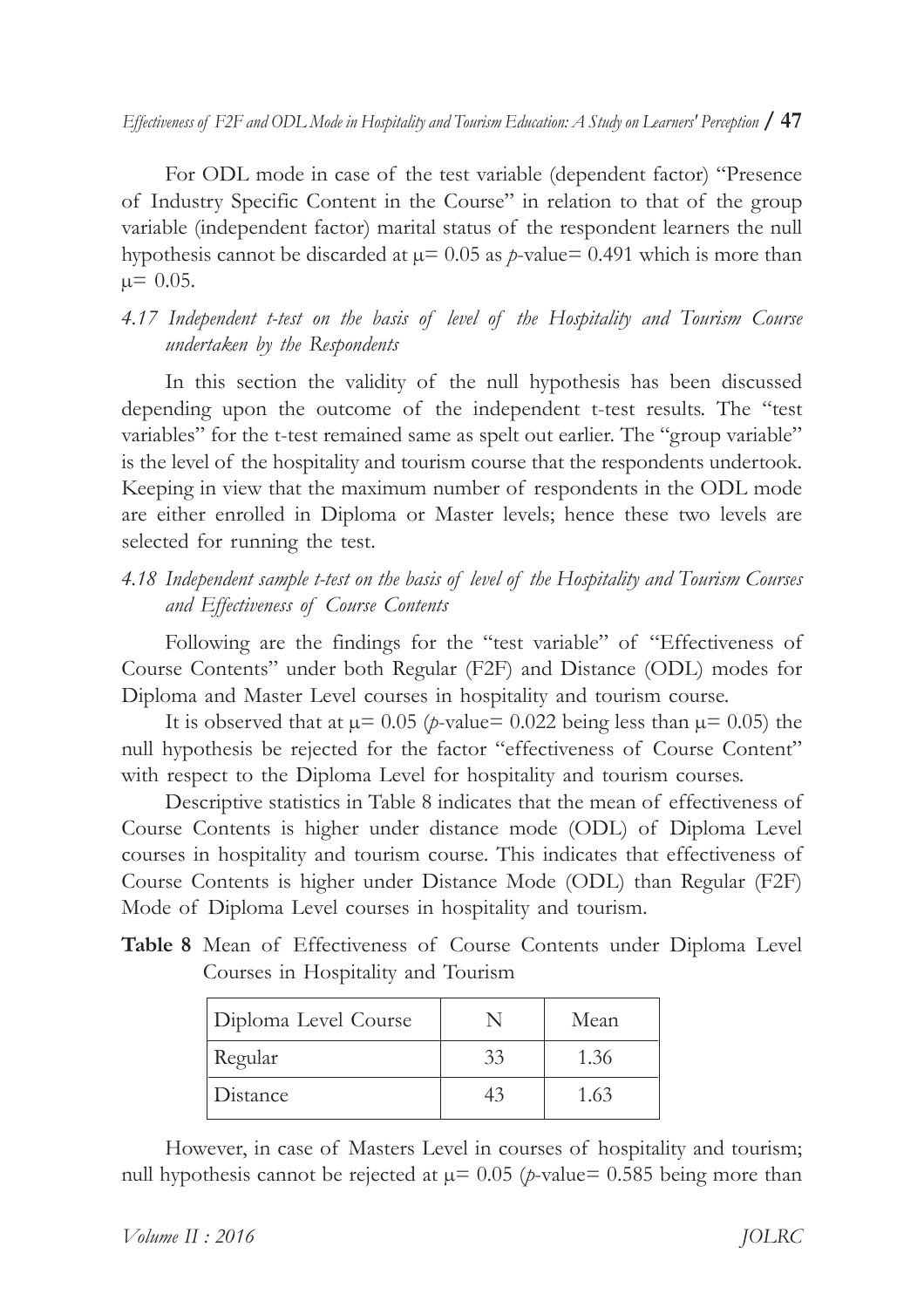$\mu$ = 0.05).

Hence, it can be concluded that for the learners, the course content in master level are effective for both F2F and ODL modes.

4.19 Independent *t-test* on the basis of level of the Hospitality and Tourism Courses *undertaken†by†the†Respondents†and†Effectiveness† of †Study†Materials*

The findings of the survey when analysed revealed that the null hypothesis cannot be rejected for the factor "effectiveness of Study Materials" at  $\mu$ = 0.05 as *p*-value= 0.784 which is more than  $\mu$ = 0.05 for the Diploma Courses in hospitality and tourism.

Even for the Master Level courses too, null hypothesis cannot be discarded at  $\mu$ = 0.05 as *p*-value= 0.121, which is more than  $\mu$ = 0.05.

Hence, it indicates that the "effectiveness of Study Materials" for both the Diploma and Master Level's courses in hospitality and tourism are accepted by the respondent learners.

*4.20 Independent†t-test†on†the†basis†of †level†of †the†Hospitality†and†Tourism†Course†undertaken by†the†Respondents†and†Effectiveness† of †Practical†Training*

The survey findings for "effectiveness of practical training" in both Diploma and Master Level's in hospitality and tourism are as follows:

As results revealed the null hypothesis for the Diploma Courses in tourism and hospitality could not be rejected at  $\mu$ = 0.05 as *p*-value= 0.173 which was more than  $\mu$  = 0.05.

In case of Master Level of tourism and hospitality courses also; the null hypothesis cannot be rejected with  $p$ -value= 0.106 which is more than  $\mu$ = 0.05 for the factor "effectiveness of practical training."

Hence, in both cases of Diploma and Master Level's on tourism and hospitality courses, the "effectiveness of practical training" is found to be adequate by the respondent learners.

### *4.21 Independent†t-test†on†the†basis†of †level†of †the†Hospitality†and†Tourism†Course†undertaken* by the Respondents and *Effectiveness* of Teaching and Training Experience

Now, the findings of the survey on the test variable "effectiveness of Teaching and Training Experience" vis-à-vis group variable the level of the course in hospitality and tourism are as follows.

The null hypothesis cannot be discarded here also for the Diploma Level course at  $\mu$ = 0.05 as the *p*-value= 0.121 which is more than  $\mu$ = 0.05.

But for Master Level course as far as teaching and training experience factor is concerned the *p*-value= 0.011 hence it is less than  $\mu$ = 0.05. Therefore,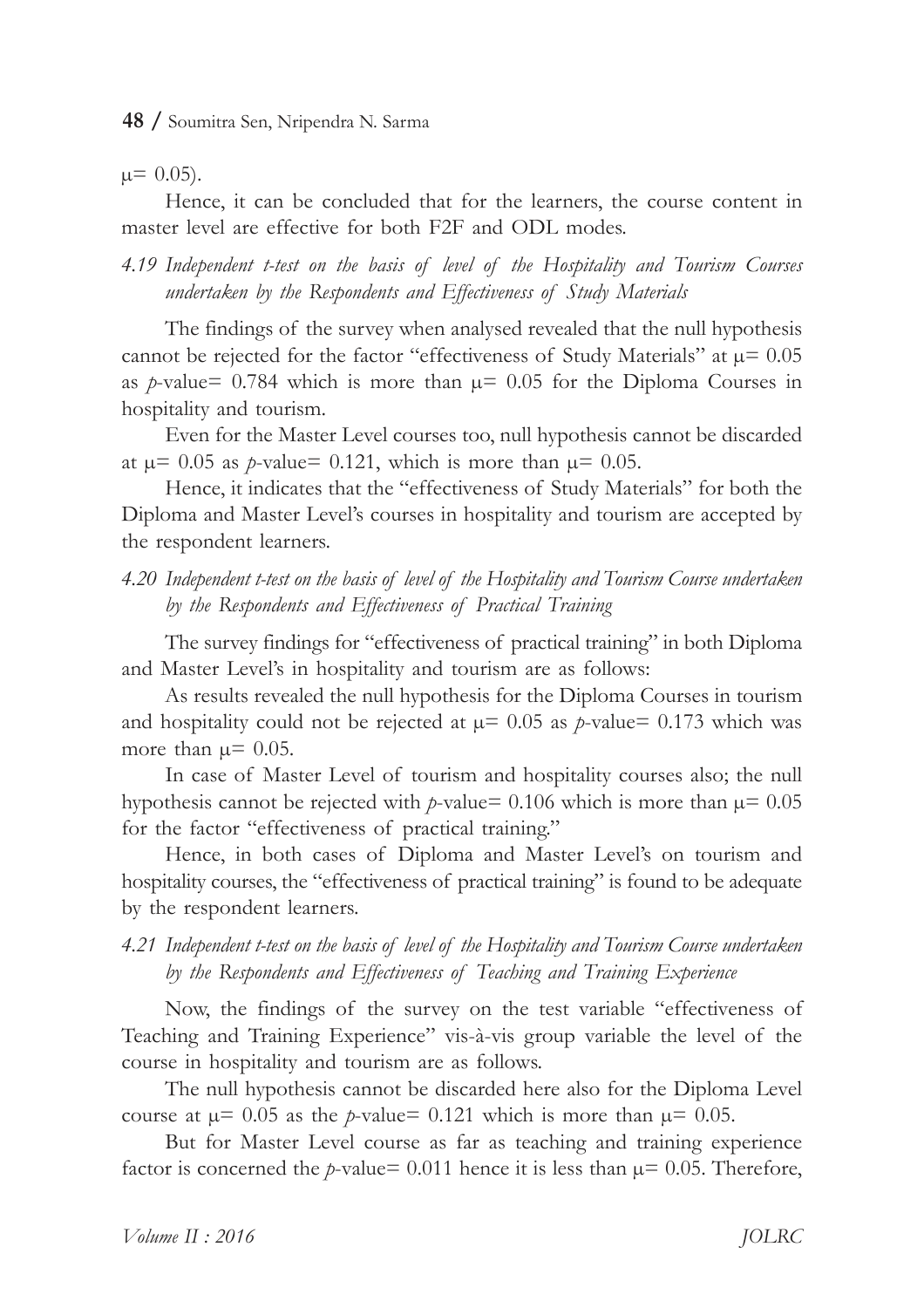the null hypothesis is rejected in this case.

Descriptive statistics in Table 9 indicates that the mean of effectiveness of teaching and training experience is higher under distance mode (ODL) of Master Level courses in hospitality and tourism course.

|  | Table 9 Mean of Effectiveness of Course Contents under Diploma Level |  |  |  |
|--|----------------------------------------------------------------------|--|--|--|
|  | courses in Hospitality and Tourism                                   |  |  |  |

| Master Level Course | Mean |
|---------------------|------|
| Regular             | 1.73 |
| Distance            | 2.18 |

# *4.22 Independent†t-test†on†the†basis†of †level†of †the†Hospitality†and†Tourism†Course†undertaken by†the†Respondents† and† Presence† of † Industry† Specific†Contents*

Lastly, the responses for the test variable "Presence of Industry Specific Contents in the Course" throw up following observations that can be interpreted as†follows:

Null hypothesis for Diploma Level courses in tourism and hospitality for the above variable cannot be rejected at  $\mu$ = 0.05 as *p*-value= 0.074 which is more than  $\mu$  = 0.05.

Similarly, for Master Level courses null hypothesis cannot be rejected; in this case at  $\mu$ = 0.05 as *p*-value= 0.394 and it is more than  $\mu$ = 0.05.

#### *4.23 Discussion*

It was therefore observed that out of 40 tests of the null hypothesis using two types of tests e.g. One-way ANOVA and Independent t-test conducted through SPSS Module  $-16$ ; the null hypothesis cannot be rejected except for 7 tests (i.e.17.5%).

#### **5 Conclusion**

An overall analysis of the null hypothesis adopted for this research that there is no significant difference in the effectiveness of F2F and ODL mode of education in hospitality and tourism education stands good.

The tourism and hospitality industry in India is going through an interesting phase. One of the major reasons for the increase in demand for hotel rooms in the country is the boom in the overall economy and high growth in sectors like information technology, telecom, retail and real estate. Rising stock market and new business opportunities are also attracting hordes of foreign investors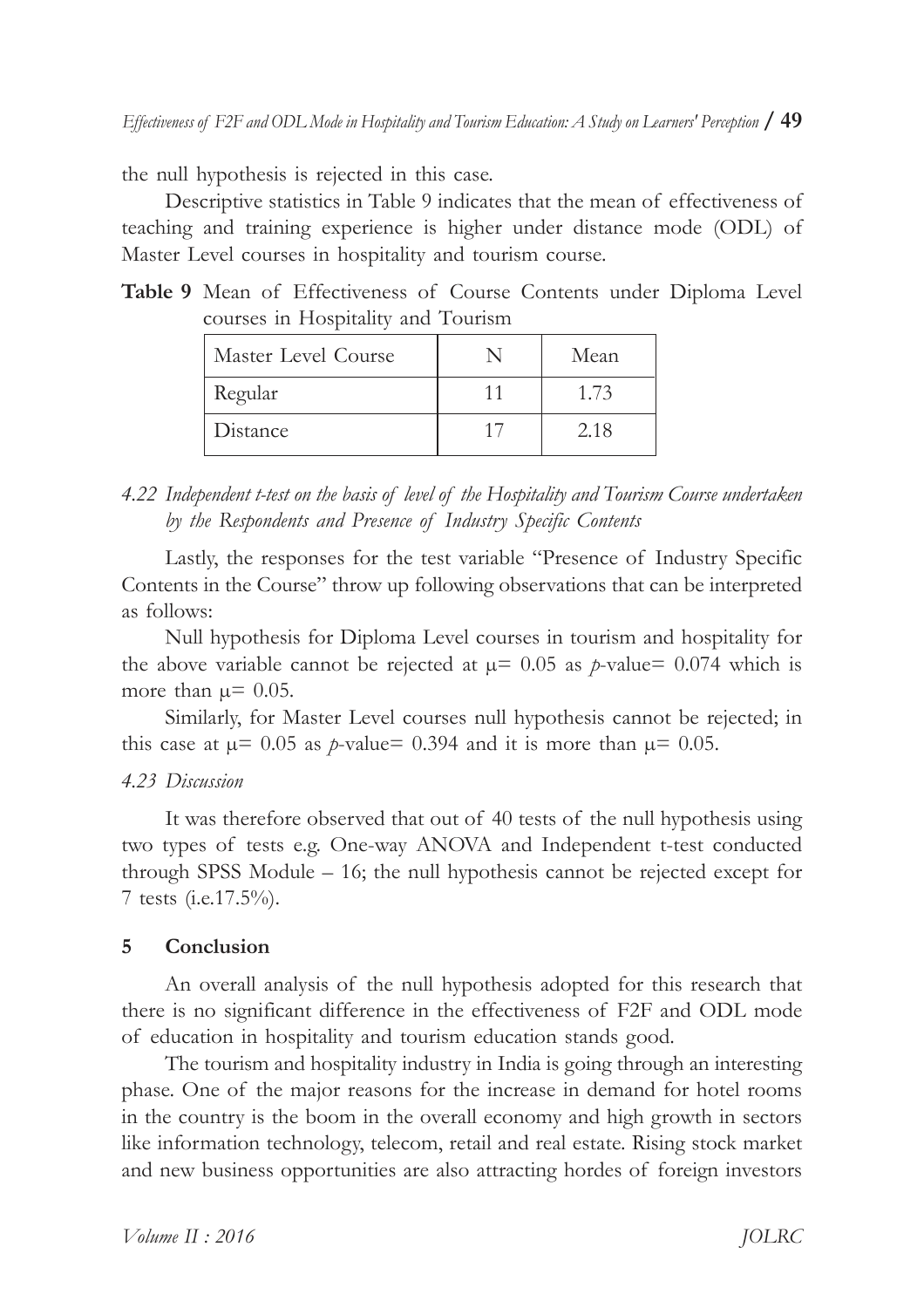and international corporate travellers to look for business opportunities in the country.

As the conventional F2F mode of tourism and hospitality courses failed to cope up with the growing demand of trained manpower, the alternative avenue of open and distance learning (ODL) for the hospitality and tourism industry is the best option. Hence, the challenges for hospitality and tourism educators is to find a dependable alternative to respond to the external environment of shortages of trained qualified manpower through both the modes in a manner that it best meet the needs of the national priorities, industry and students. Towards this goal, the beacon of hope seems to be ODL mode as its effectiveness is proved in the overall analysis, where the null hypothesis adopted for this research showed no significant difference between F2F and ODL mode of education in different level of courses offered in hospitality and tourism.

#### **References:**

- Adoye, A. F. & Salawu, I. O. (2010). Learners' Choice and Perception of Distance Learning Degree Programme of the National Open University of Nigeria, *Indian Journal of Open Learning.* Retrieved from http://ignouline.ac.in/iojp/.../ archive
- Baishya, A. (2013). *Entrepreneurships in Hospitality Industry in Assam: Study and Prospects,* Unpublished†paper,†Gauhati†University,†Guwahati.
- Bajwa, N., Gujjar, A. A., Shaheen, G. & Ramzan, M. (2011, July). A comparative study of the study habits of the students from formal and non-formal systems of †education†in†Pakistan,†*International†Journal†of †Business†and†Social†Science.†2†(14)*. 175-186.† Retrieved† from† http://ijbssnet.com/journals/ Vol.\_2\_No.\_14;\_July\_2011/20.pdf
- Bhatnagar, S.K<sup>(2011).</sup> Friendly and generous reception and entertainment of guest, Front Office Management, Frank Bros & Company.
- Gogoi, M. & Hazarika, M. (2009). Awareness and Attitude of the College Students Towards† Open† and† Distance† Learning*, Journal† of † All† India† Association† for Educational†Research.†21,†(2)*.††Retrieved†http://www.aiaer.net/ejournal/vol21209/ 8.Gogoi%20&%20Hazarika.pdf
- Halder, U.<sub>K.</sub><sup>(2001).</sup> A Study on Distance Learners' Attitude towards Distance Education*, Indian†Streams†Research†Journal,†2†(7).†*DOI:†10.9780/22307850
- Harkison, T., Poulston, J. & Kim, J. H. G. (2011). Hospitality Graduates and Managers  $-$  The Big Divide. *International journal of Contemporary Hospitality Management, 23(3),†*377-392*.*

*Volume* II: 2016 *JOLRC*